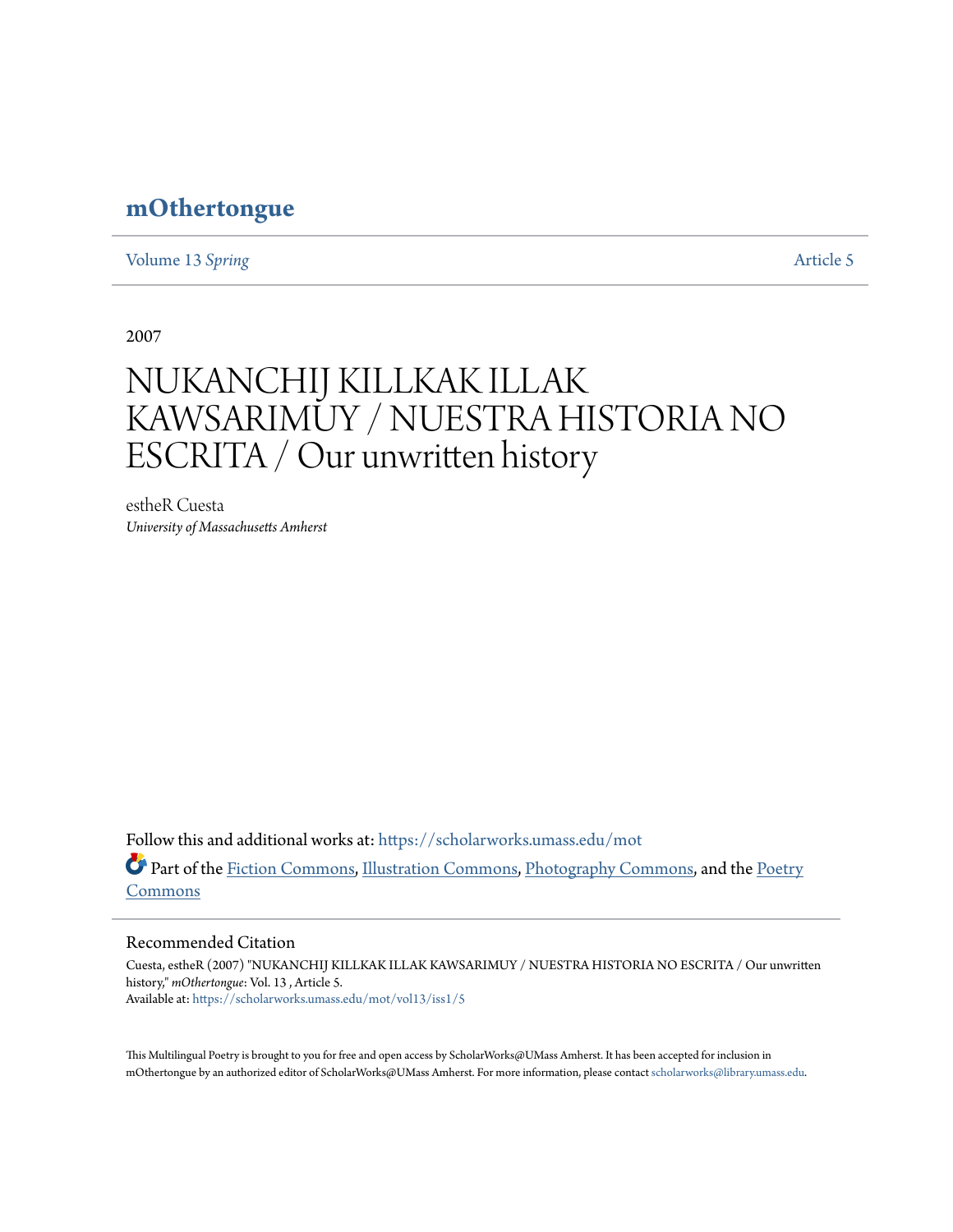## NUKANCHIJ KILLKAK ILLAK KAWSARIMUY

estheR Cuesta

mashi kawsaypi mashi nukapak rikchariy, nukapak nan kuyana yanka kanka yuyakpika ashta pacha kayshina panka illak nukanchik llutariy mana tapunakuna, inana taripanakuna chaypakrantika mishki uchuwanpashmi boleroswan, junpiywanpashmi wasiman paktamushkamanda, muyumurkanchik...

Northampton, Tamia 2006

#### NUESTRA HISTORIA NO ESCRITA estheR Cuesta

companero companero en la vida mi despertar, mi camino cuando pensé que era en vano amar o al menos de este modo nuestro pacto sin papeles ni preguntas ni juicios sino más bien con panela y ají **ha** con boleros, con sudor porque volvimos a casa, regresamos...

Northampton, diciembre del 2006